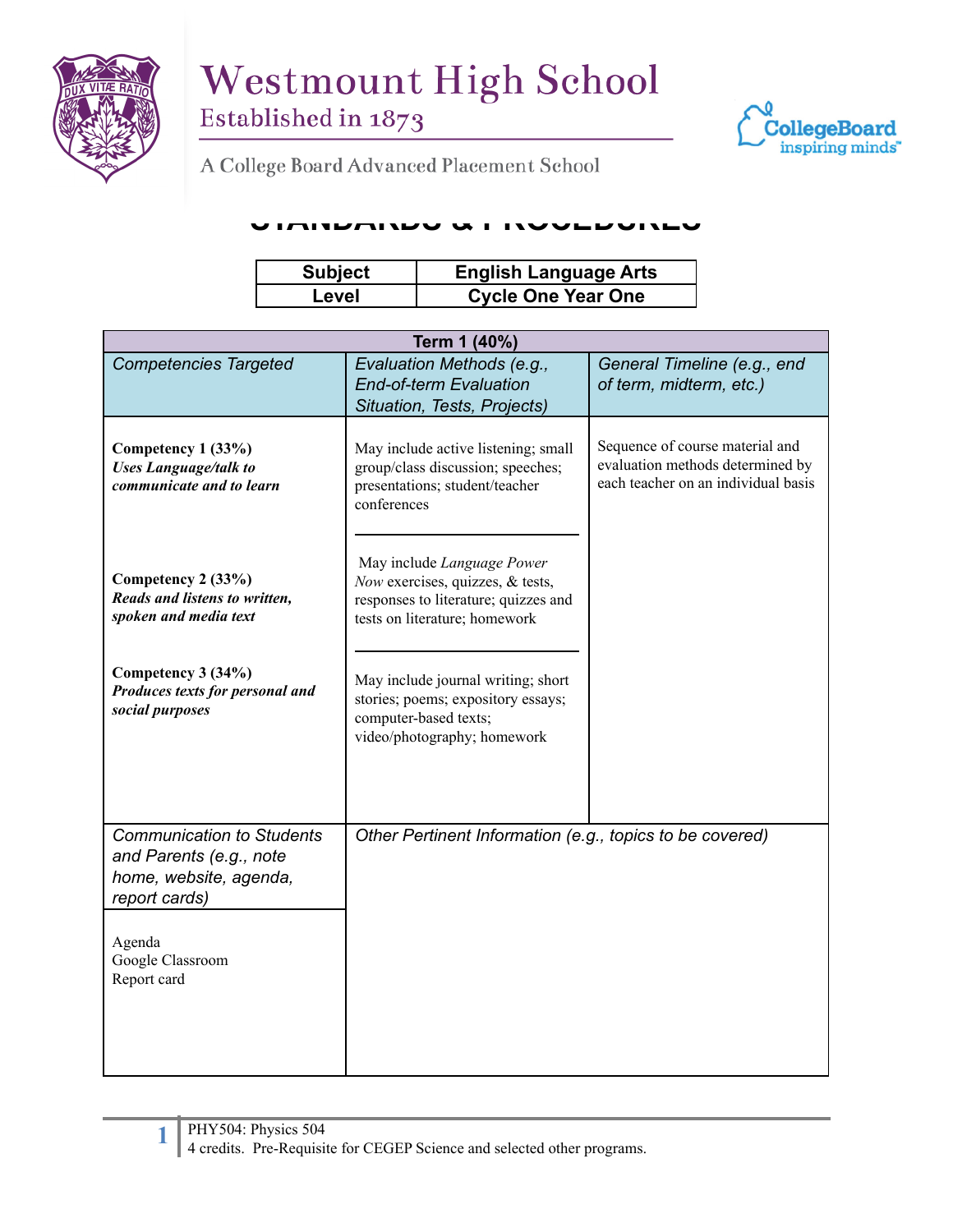| Term 2 (60%)                                                                   |                                                                                                                                         |                                                                                                            |  |  |
|--------------------------------------------------------------------------------|-----------------------------------------------------------------------------------------------------------------------------------------|------------------------------------------------------------------------------------------------------------|--|--|
| <b>Competencies Targeted</b>                                                   | Evaluation Methods (e.g.,<br><b>End-of-term Evaluation</b><br>Situation, Tests, Projects)                                               | General Timeline (e.g., end<br>of term, midterm, etc.)                                                     |  |  |
| Competency 1 (33%)<br><b>Uses Language/talk to</b><br>communicate and to learn | May include active listening; small<br>group/class discussion; speeches;<br>presentations; student/teacher<br>conferences               | Sequence of course material and<br>evaluation methods determined by<br>each teacher on an individual basis |  |  |
| Competency 2 (33%)<br>Reads and listens to written,<br>spoken and media text)  | May include Language Power<br>Now exercises, quizzes, & tests,<br>responses to literature; quizzes and<br>tests on literature; homework |                                                                                                            |  |  |
| Competency 3 (34%)<br>Produces texts for personal and<br>social purposes       | May include journal writing; short<br>stories; poems; expository essays;<br>computer-based texts;<br>video/photography; homework        |                                                                                                            |  |  |
| <b>Communication to Students</b><br>and Parents (e.g., note                    | Other Pertinent Information (e.g., topics to be covered)                                                                                |                                                                                                            |  |  |
| home, website, agenda,<br>report cards)                                        | Final exams evaluate Competency 2 and 3, counting for 30% of students'<br>final grades in Competency 2 and 3.                           |                                                                                                            |  |  |
| Agenda<br>Google Classroom<br>Report card                                      |                                                                                                                                         |                                                                                                            |  |  |